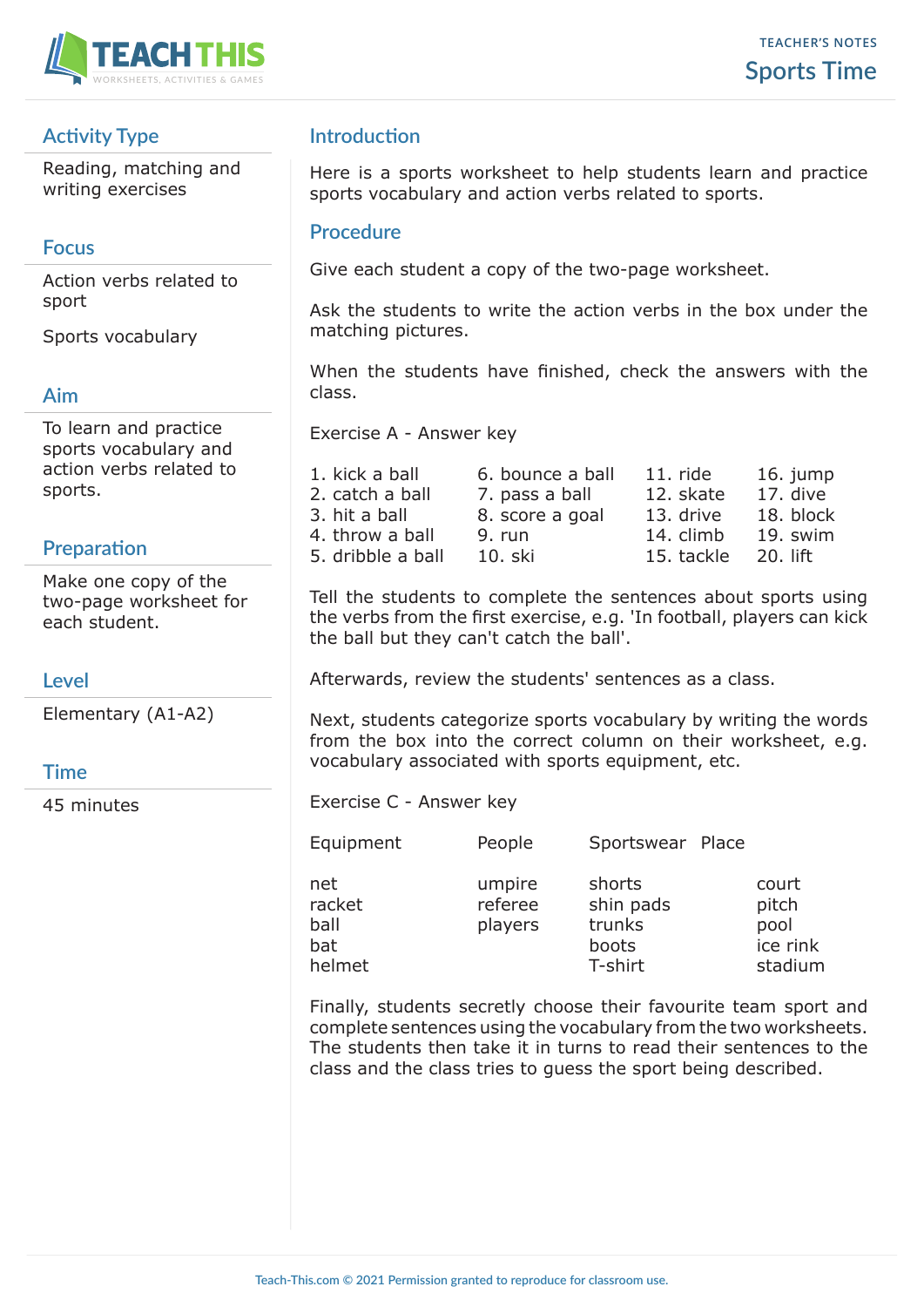

# **A. Write the action verbs from the box under the matching pictures.**

|  | score bounce jump throw hit lift pass climb catch dribble  |  |  |  |  |  |
|--|------------------------------------------------------------|--|--|--|--|--|
|  | dive ride skate kick swim ski tackle catch run block drive |  |  |  |  |  |

| $1. \,$  | 2.     | 3.               | 4.          |
|----------|--------|------------------|-------------|
| a ball   | a ball | a ball           | a ball<br>. |
| 5.       | 6.     | 7.               | $8. \,$     |
| a ball   | a ball | a ball<br>in and | a goal      |
| 9.       | 10.    | 11.              | 12.         |
| 13.      | 14.    | 15.<br>,         | 16.         |
| 17.<br>. | 18.    | 19.<br>.         | 20.<br>     |